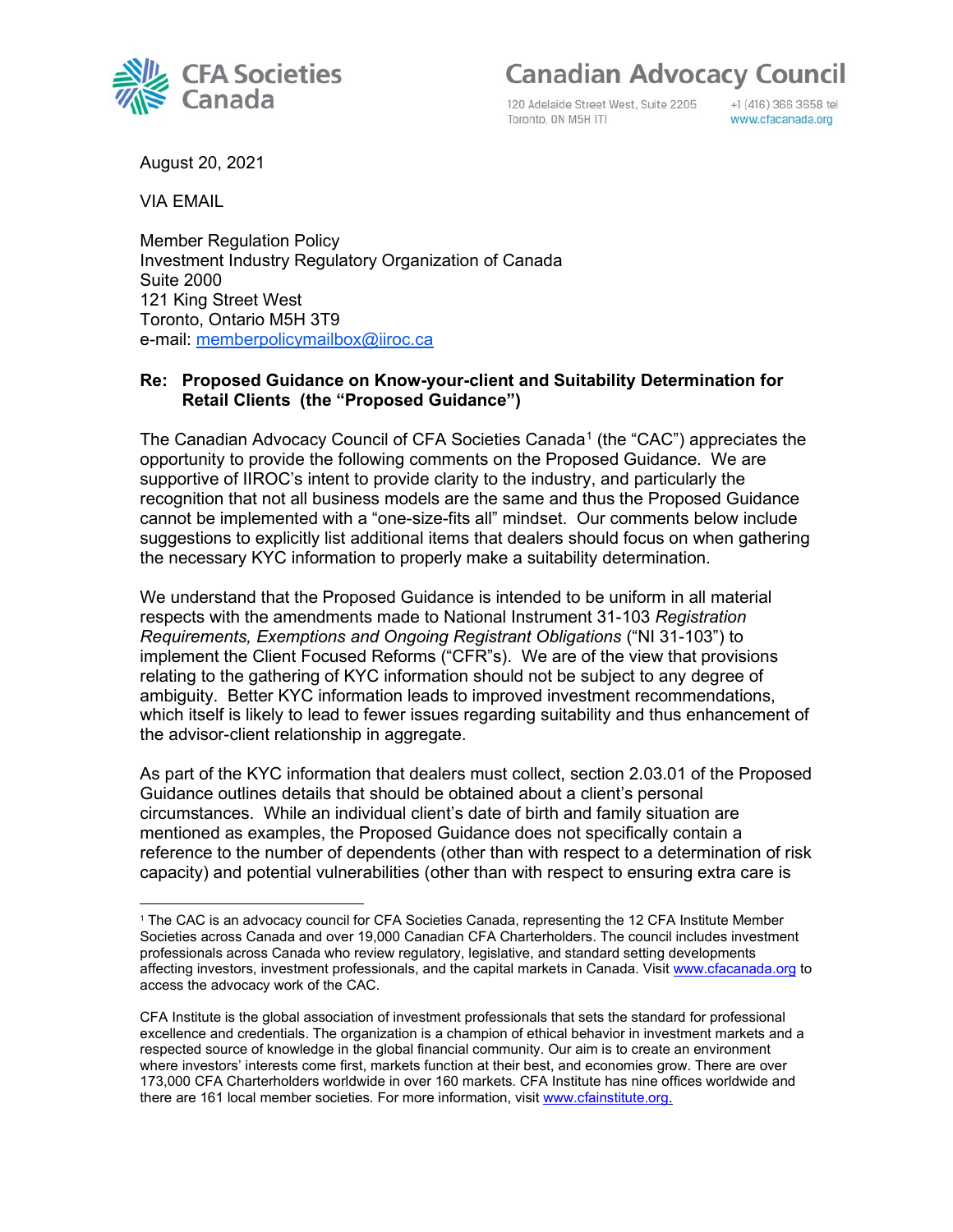

120 Adelaide Street West, Suite 2205 Toronto, ON M5H ITI

+1 (416) 366 3658 tel www.cfacanada.org

taken to explain the KYC process). We believe these items should be considered "essential facts" to be obtained for each client.

Section 2.03.01 of the Proposed Guidance also references the requirement to gather information on a client's "employment status and occupation". While the mention is consistent with NI 31-103, it may be helpful to indicate that the description should be as specific and informative as possible. For example, simply recording "Retired" as the occupation of a client should not be sufficiently informative, and thus the former occupation should also be described. This expanded guidance would be consistent with FINTRAC recordkeeping requirements as it relates to an account holder's business or occupation. When subject to a FINTRAC audit, the title of "consultant" is often deemed insufficient, and should be more descriptive (i.e., construction engineer consultant). $^{\text{2}}$  $^{\text{2}}$  $^{\text{2}}$ 

With respect to gathering information on a client's financial circumstances, the Proposed Guidance and NI 31-103 refer to the inclusion of information about a client's net worth. It is noted that net worth includes the client's assets and liabilities, some of which may be maintained outside of the dealer. It could be helpful if a definition of net financial assets was also included, in order to have more consistent application of this determination across dealers and ensure regulatory expectations are met. For example, in National Instrument 45-106 *Prospectus Exemptions*, "financial assets" are defined as (a) cash, (b) securities, or (c) a contract of insurance, a deposit or an evidence of a deposit that is not a security for the purposes of securities legislation. If a similar definition were utilized in the Proposed Guidance, dealers would consistently use the same type of assets in their net worth determinations. It may be possible to further refine such a definition to ensure that all financial assets (and not just liquid assets) are considered, and appropriately characterized and documented according to their liquidity.

The Proposed Guidance notes that dealers must gather certain essential facts about their clients to meet other regulatory obligations, including AML obligations. While not the focus of the Proposed Guidance, we believe it would be helpful for dealers to include a short reference in the footnote reminding them of other obligations to gather information during the KYC process for tax purposes, such as information needed to satisfy FATCA and CRS reporting requirements.

There are specific circumstances under which a dealer must update KYC information to ensure it is kept current and supports a suitability determination. Section 2.11.02 of the Proposed Guidance suggests that dealers must make reasonable enquiries to determine if there has been a significant change to the information, including with respect to a client's risk profile, investment time horizon, investment needs and objectives, or any other change that could reasonably significantly impact the client's net worth or income. We believe it would be useful for individual representatives if the illustrative list were expanded to include the full list that will be set out in Section 13.2 of NI 31-103. For example, the Proposed Guidance does not include a reference to personal circumstances or financial circumstances, a significant change which is quite likely to impact a suitability determination and should therefore demand a KYC information update. For example, if there is a new investment goal such as university tuition payments, or a new dependent, it could significantly change the client's investment

<span id="page-1-0"></span><sup>2</sup> [Record keeping requirements for departments and agents of the Crown \(fintrac-canafe.gc.ca\)](https://www.fintrac-canafe.gc.ca/guidance-directives/recordkeeping-document/record/agents-eng)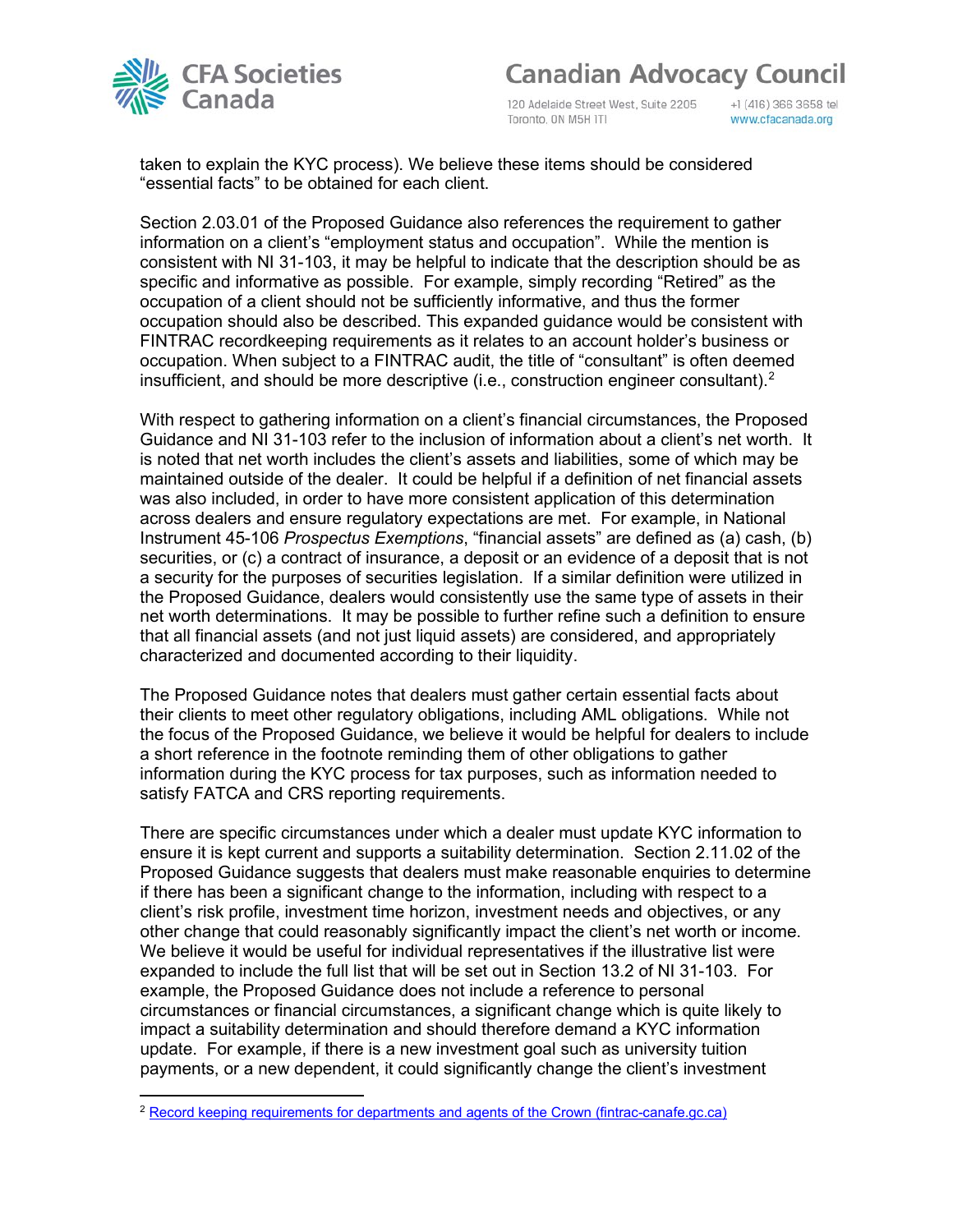

120 Adelaide Street West, Suite 2205 Toronto, ON M5H IT1

+1 (416) 366 3658 tel www.cfacanada.org

circumstances. As another example, a health-related change could impact a vulnerable investor determination. Issues that could arise due to external events such as the pandemic (if it is a cause of significant financial losses or gains in an account because of market volatility) should also be included in the discussion as examples under which KYC information should be updated.

We understand that registered dealers cannot meet their suitability obligations without also complying with their product due diligence and KYP obligations, which are the subject of separate IIROC guidance. We wish to note that dealers would benefit from additional direction on how to meet these KYP obligations, particularly as it relates to how they are expected to monitor the entire equities and fixed income universe. While current guidance suggests looking at circumstances that impact price, we note that almost anything can impact the price of those securities. Dealers are also struggling with monitoring guaranteed products and exactly how much information and documentation is expected to be prepared to support the suitability determination. Additional guidance and examples are required for account type suitability, and the enhanced suitability requirement to consider a reasonable range of alternatives.

With respect to account type suitability, we expect some dealers may not be as familiar with this requirement, and guidance is required to help firms and their representatives establish a better understanding of regulatory expectations. As an example, for a typical buy and hold investor client with a limited need for active management, would dealers be expected to recommend an account for that client that holds managed sub-accounts, charging quarterly fees based on assets under management?

In addition, the expectations for awareness of alternative investment products, and an explanation of how a review of such products will result in having satisfied the requirement to place the clients' interest first is badly needed. Additional direction is particularly important here as the proposed updates to NI 31-103CP do not provide much information with respect to the required comparisons. As an example, if a dealing representative compared ten alternative balanced funds, and the registrant recommended the worst one from a cost perspective, would the representative be able to indicate that they've considered alternatives and are compliant with the new requirements?

The Proposed Guidance acknowledges that there may be several options a registered individual may take when recommending securities or services that can meet the criteria for a suitability determination, but that they must choose one that puts the client's interest first. Section 3.02.04 of the Proposed Guidance explicitly states that registered individuals must "consider a range of alternative recommendations or decisions available to them through the Dealer when making a suitability determination". We know similar language is also contained in the amendments to Section 13.3 of NI 31-103. However, unlike factors such as the cost of the securities, liquidity and concentration factors, we remain unclear how reviewing a reasonable range of alternative actions helps a registrant put the client's interest first if the dealer has already made a reasonable determination that the particular security or service is both suitable and puts the client's interest first ahead of their own interest and any other competing consideration.